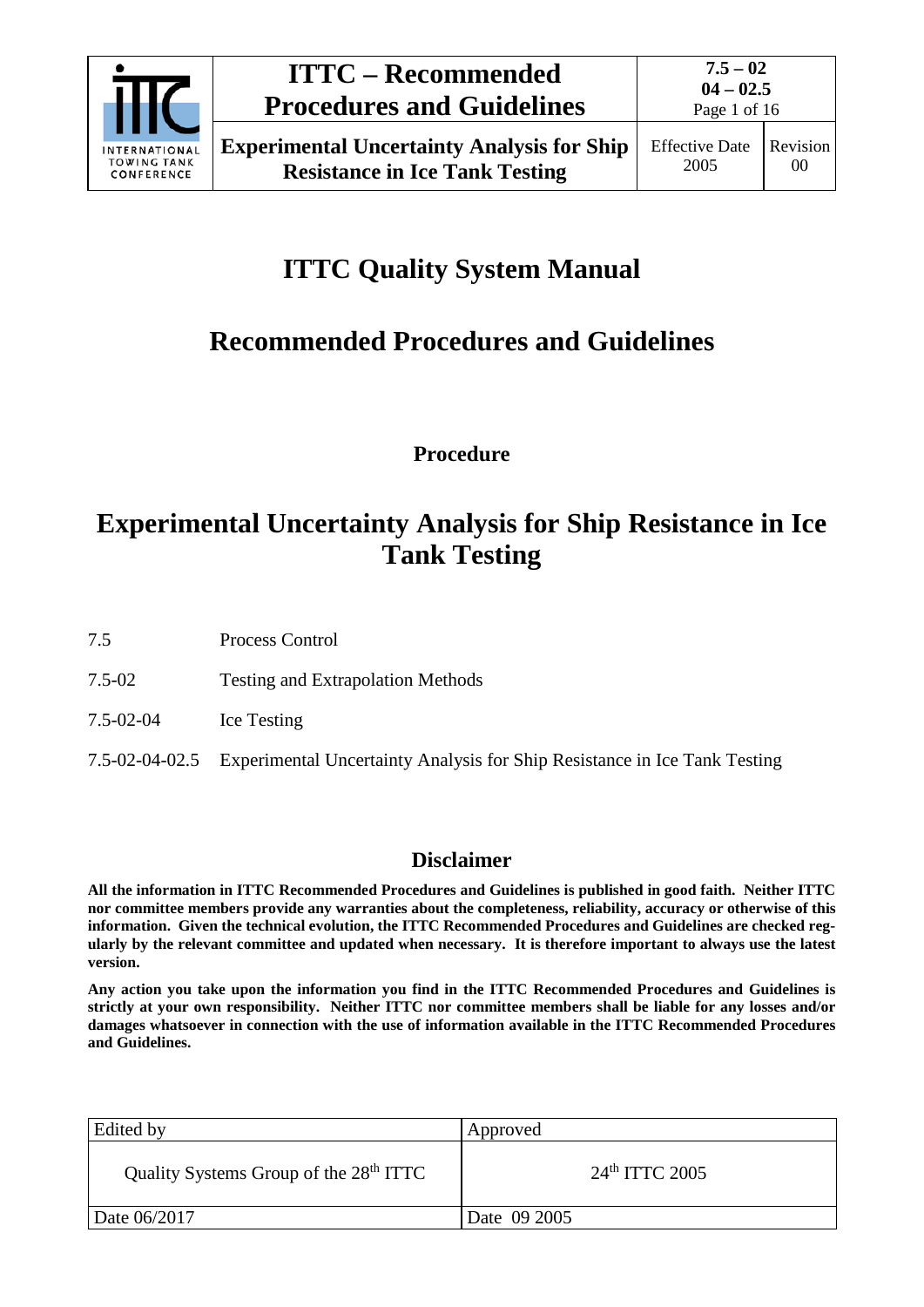

## **Table of Contents**

| 1. |       | <b>PURPOSE OF THE PROCEDURE3</b>                                      |  |
|----|-------|-----------------------------------------------------------------------|--|
| 2. |       |                                                                       |  |
| 3. |       | <b>EXPERIMENTAL DATA 4</b>                                            |  |
| 4. |       | <b>EXPERIMENTAL UNCERTAINTY</b><br><b>ANALYSIS - BASIC EQUATIONS4</b> |  |
|    |       |                                                                       |  |
| 5. |       | <b>SHIP RESISTANCE IN ICE5</b>                                        |  |
| 6. |       | <b>EUA - A PROCEDURE FOR ICE</b>                                      |  |
|    |       |                                                                       |  |
|    |       | 6.2 Steady State Requirement7                                         |  |
|    | 6.2.1 | Non-Uniform Ice Thickness8                                            |  |
|    |       | 6.2.2 Non-Homogeneous Ice Properties 8                                |  |

|       | 6.3.1 Effects of Data Reduction                                  |
|-------|------------------------------------------------------------------|
|       | 6.4 Calculation of Bias Uncertainties10                          |
| 6.4.1 | Sources for Bias Uncertainties10                                 |
|       | 6.4.2 Determination of Bias<br>Uncertainties in Ice Tank Testing |
|       |                                                                  |
|       | 6.5 Calculation of Total Uncertainties. 11                       |
|       | 7. SUMMARY OF PROCEDURE11                                        |
|       |                                                                  |
|       | 8.1 Test Results and Comparisons 11                              |
|       |                                                                  |
|       |                                                                  |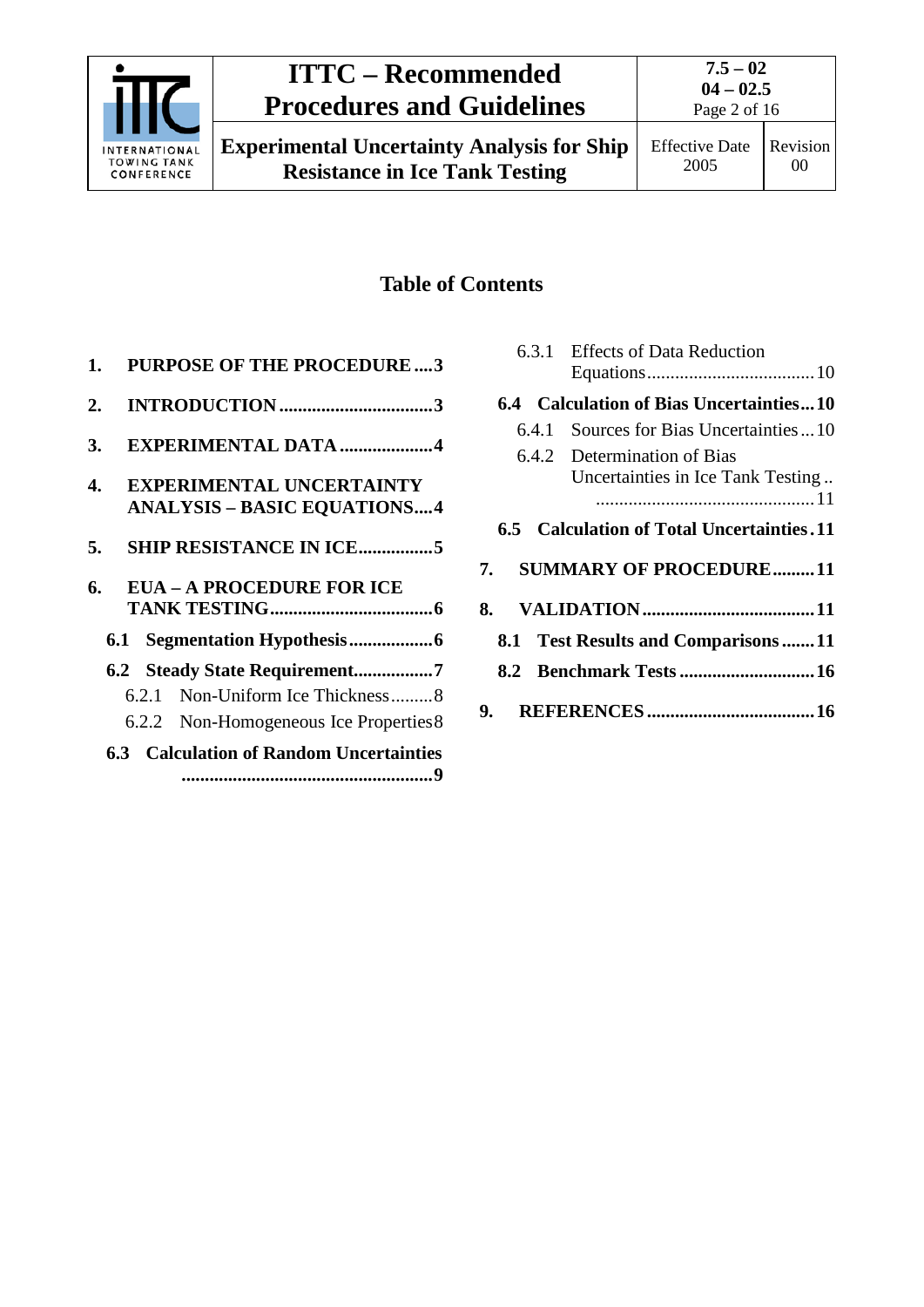

**Experimental Uncertainty Analysis for Ship Resistance in Ice Tank Testing**

## **Experimental Uncertainty Analysis for Ship Resistance in Ice Tank Testing**

## <span id="page-2-0"></span>**1. PURPOSE OF THE PROCEDURE**

Develop a methodology to calculate uncertainties in the results of ship resistance in ice tank tests.

## <span id="page-2-1"></span>**2. INTRODUCTION**

Experimental Uncertainty Analysis (EUA) is an analytical process for estimating uncertainties in the results of a given experimental program. Fundamentally, through the EUA process, experimentalists in the laboratory can quantify the agreement (the closeness or the difference) between the measured results and their "true" values.

Historically, until late 1980's, only marginal work on EUA was reported by ocean and marine test facilities. During the 1990's, the International Towing Tank Conference (ITTC) and the International Ship and Offshore Structure Congress (ISSC) have recommended and supported the application of Uncertainty Analysis (UA) in both experimental and numerical/computational fields.

For clarity, in computational and numerical fields, uncertainty analysis is known as Verification and Validation analysis (V&V analysis). The AIAA (1998) gave very useful definitions for the terminology used in V&V analyses. Among these are the definitions for terms such as verification, validation, modelling, simulation, prediction, uncertainty, error, ...etc. The

main objective of V&V analysis is to quantify the uncertainty in the results of a numerical model (or computer simulations). Sources for numerical uncertainties include grid convergence, time step convergence, iterative solution, constitutive model, ...etc. The main objective of EUA, however, is to quantify the uncertainty in the experimental results obtained in a given test program.

This procedure deals exclusively with Experimental Uncertainties (EU) in the results obtained from resistance tests of model ships in a typical ice tank. Up to now, in the literature, there are no standards to quantify and/or minimize uncertainties in ice tank ship resistance testing.

Mathematically, the total uncertainty is the geometric sum of two components. They are the systematic component (also, known as the bias uncertainty) and the precision component (also, known as the repeatability uncertainty). The bias component deals with uncertainties in the instrumentation and equipment calibrations (such as load cells,  $RVDT's<sup>1</sup>$  $RVDT's<sup>1</sup>$  $RVDT's<sup>1</sup>$ , yoyo potentiometers and Data Acquisition System (DAS)). However, the precision component deals with environmental and human factors that affect the repeatability of the test results (such as small temperature fluctuations in the ice tank during testing, small misalignments of the ship model in the test set-up, …etc).

The main objective of this document is to provide ice tank experimentalists with a method

<span id="page-2-2"></span> $1$  RVTD = Rotary Variable Differential Transformer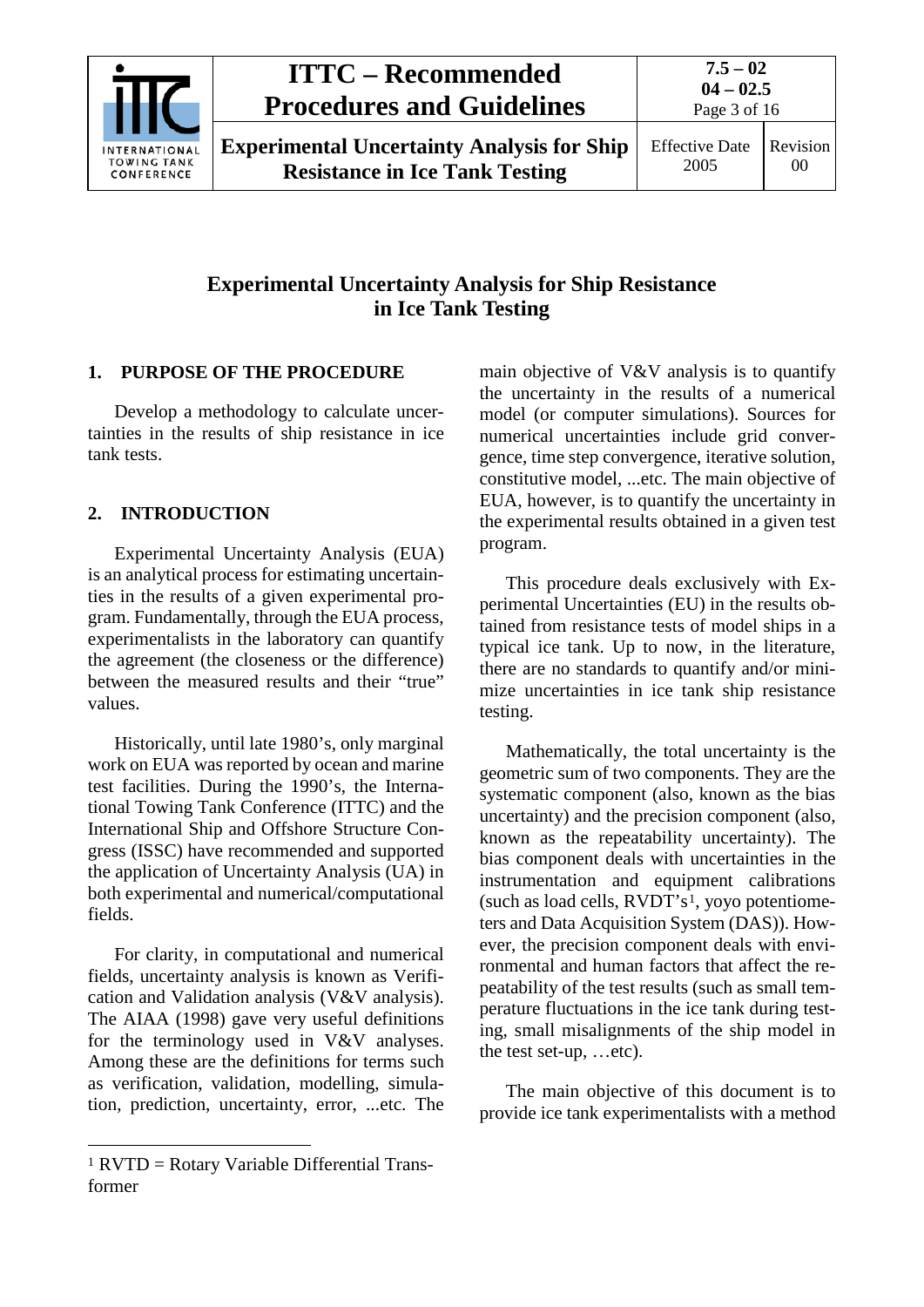

of analysis to estimate uncertainties in typical ship resistance in ice experiments. To achieve this objective, experiments for ship resistance in ice were conducted using a model for a Canadian Icebreaker. The results from these tests were used to develop a procedure for EUA in ice tank ship resistance tests.

### <span id="page-3-0"></span>**3. EXPERIMENTAL DATA**

Experiments for ship model resistance in ice were conducted at the Institute for Ocean Technology of the National Research Council of Canada [\(www.iot-ito.nrc-cnrc.gc.ca/\)](http://www.iot-ito.nrc-cnrc.gc.ca/) using a model scale of the Canadian Icebreaker, "Terry Fox". The model is 3.79 m long (at water line), and it has a maximum beam section of 0.79 m. The model is 1/21.8 scale of the actual icebreaker.

The tests were conducted in three phases (as shown Table 1). A brief description of the test program is given as follows:

Phase I tests, test results, and the development of a preliminary method for EUA for ship resistance in ice were documented in two IOT reports (Derradji-Aouat et al., 2002, and Derradji-Aouat, 2002).

The documentation for Phase II test program is also presented in two IOT reports (Derradji-Aouat and Coëffé, 2003, and Derradji-Aouat, 2003). The test matrix in Phase II is the same as that in Phase I (see Table 1). The only difference is the target thickness of the ice. In Phase I, all tests were conducted for only one target ice thickness (40 mm), while Phase II tests were conducted for two additional ice thicknesses (25 mm and 55 mm). Together, the two phases provided information for three different ice thicknesses.

In Phase III, the same test matrix as in Phase I was completed. The difference between Phase I and Phase III test programs is that in Phase I, the ship model was attached to the carriage using the tow post while in Phase III, the model was attached to the carriage using the PMM (Planar Motion Mechanism). The details were provided by Derradji-Aouat and van Thiel (2004).

Table 1: Test matrix

|              | Ice                             | Model  | Ice        | Ice       |
|--------------|---------------------------------|--------|------------|-----------|
|              | $\operatorname{\mathsf{Sheet}}$ | Speed, | Thickness, | Strength, |
|              | #                               | m/s    | mm         | kPa       |
| Phase        | ı                               | 0.1    | 40         | 35        |
| I            | 2                               | 0.2    | 40         | 35        |
|              | 3                               | 0.4    | 40         | 35        |
|              | 4                               | 0.6    | 40         | 35        |
| Phase        | 5                               | 0.1    | 25         | 35        |
| $\mathbf{I}$ | 6                               | 0.2    | 25         | 35        |
|              | 7                               | 0.4    | 25         | 35        |
|              | 8                               | 0.6    | 25         | 35        |
|              | 9                               | 0.1    | 55         | 35        |
|              | 10                              | 0.2    | 55         | 35        |
|              | 11                              | 0.4    | 55         | 35        |
|              | 12                              | 0.6    | 55         | 35        |
| Phase        | 13                              | 0.1    | 40         | 35        |
| ш            | 14                              | 0.2    | 40         | 35        |
|              | 15                              | 0.4    | 40         | 35        |
|              | 16                              | 0.6    | 40         | 35        |

All three phases involved experiments in ice and in open water. A total of sixteen (16) different ice sheets were tested. All experiments in ice were very long test runs. The model was towed at constant speeds throughout the useable length of the ice tank (76 m).

### <span id="page-3-1"></span>**4. EXPERIMENTAL UNCERTAINTY ANALYSIS – BASIC EQUATIONS**

The "total uncertainty, *U*" is the geometric sum of a "bias uncertainty, *B*" and a "random" uncertainty, *P*". Bias uncertainties (also called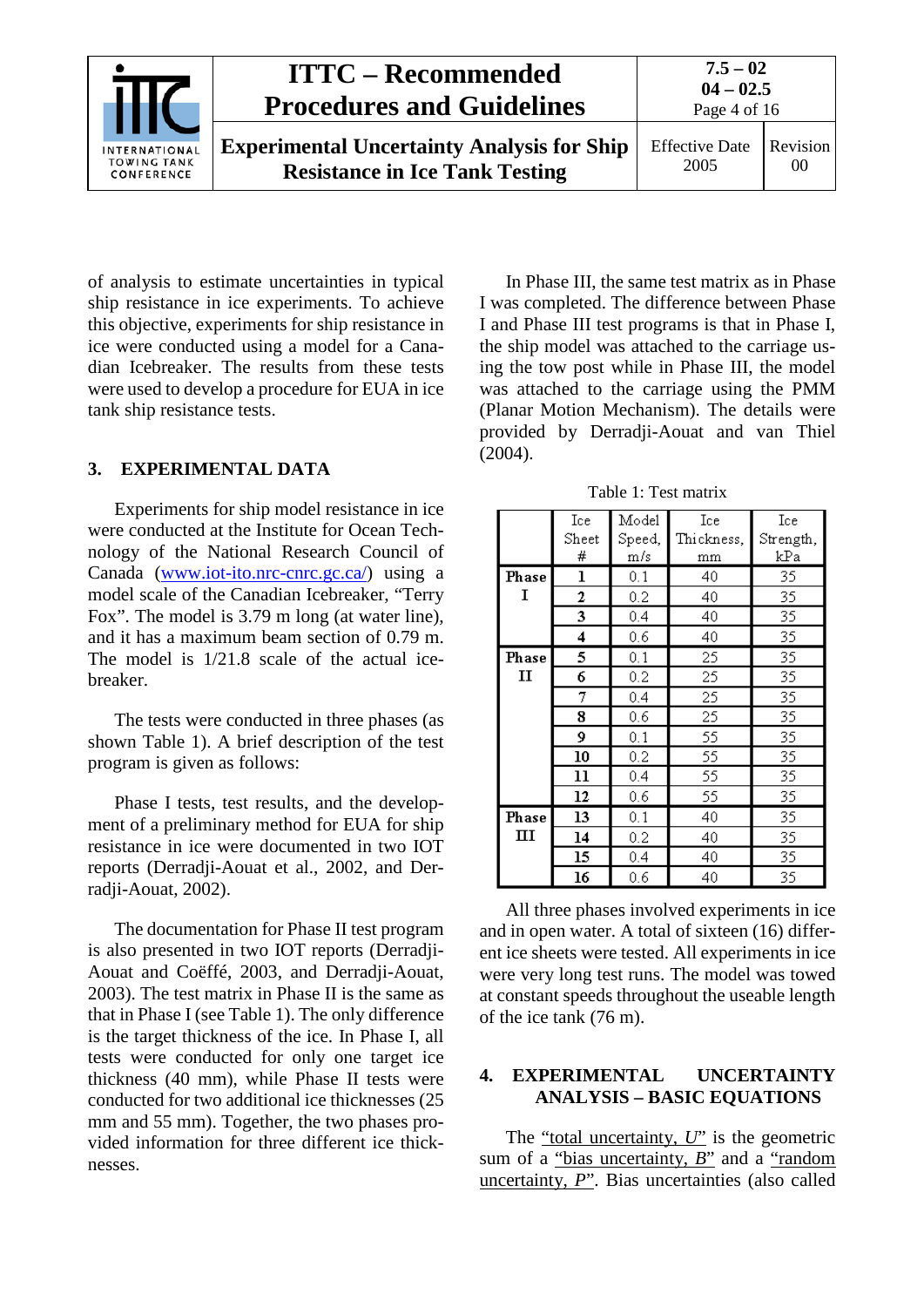

systematic uncertainties) are due to uncertainty sources such as load cell calibrations, accuracy of and DAS. Random uncertainties (also called precision or repeatability uncertainties) are a measure of the degree of repeatability in the test results (i.e. if a test was to be repeated several times, would the same results be obtained each time?). Examples for random uncertainty sources are the changing test environment (such as fluctuations in room temperature during testing), small misalignments in the initial test set-up, human factors, …etc.

Mathematically, the total uncertainty is:

$$
U = \pm \sqrt{(B^2 + P^2)}
$$
 (1a)

For a single test population (where only one test is performed, and for that one test, *n* data readings are obtained), random uncertainty "*P*" from a source "X" is *P*x:

$$
P_X = t * S_X \tag{1b}
$$

The coefficient "*t*" is obtained from the standard table for a normal Gaussian distribution (Coleman and Steele, 1998). Its value depends on the desired level of confidence (usually, 95%) and the number of the Degree of Freedom (DOF) in the sample population. The DOF =  $n -1$ , where  $n$  is the numbers of data readings.

In a multi-test population (where the same test is repeated *N* times, and each test is represented by only one data point in the population of *N* data points), the random uncertainty from a source "X" is  $P_{NX}$ :

$$
P_{NX} = \frac{t * S_{NX}}{\sqrt{N}} \tag{1c}
$$

Derradji-Aouat (2002) showed that in a typical ice tank ship resistance test, the bias uncertainty component  $(B)$  is much smaller than the random one  $(P)$ , He concluded, therefore, that; in routine ship resistance ice tank testing, the total uncertainty  $(U)$  can be taken as equal to the random one. Simply, without a loss of accuracy, the bias uncertainty component can be neglected. It follows that:

$$
U = \pm P \tag{1d}
$$

The above equations are valid for direct measurements (directly measured variables, such as load, deformation, motion, pitch, roll, …etc.). In most cases, the measured variables are used to compute engineering parameters (such as stress, strain, resistance, …etc.) using Data Reduction Equations (DRE). Additional uncertainties due to the use of DRE need to be considered (as will be discussed later).

The mathematics of this EUA procedure is based on the equations provided by Coleman and Steel (1998). The latter is in harmony with the guidelines of ISO (1995), ASME (PTC-19.1, 1998), and GUM (2003).

#### <span id="page-4-0"></span>**5. SHIP RESISTANCE IN ICE**

Since the objective of this procedure is to present a methodology to calculate EUA in the results of ship resistance tests in ice tanks, a summary for the standard calculations of ship resistance in ice is given as follows:

The standards for ship resistance in ice  $(TTTC- 7.5-02-04-02.1)$  give the equation for the total resistance in ice,  $R_t$ , as the sum of 4 individual components:

$$
R_{\rm t} = R_{\rm br} + R_{\rm c} + R_{\rm b} + R_{\rm ow} \tag{2a}
$$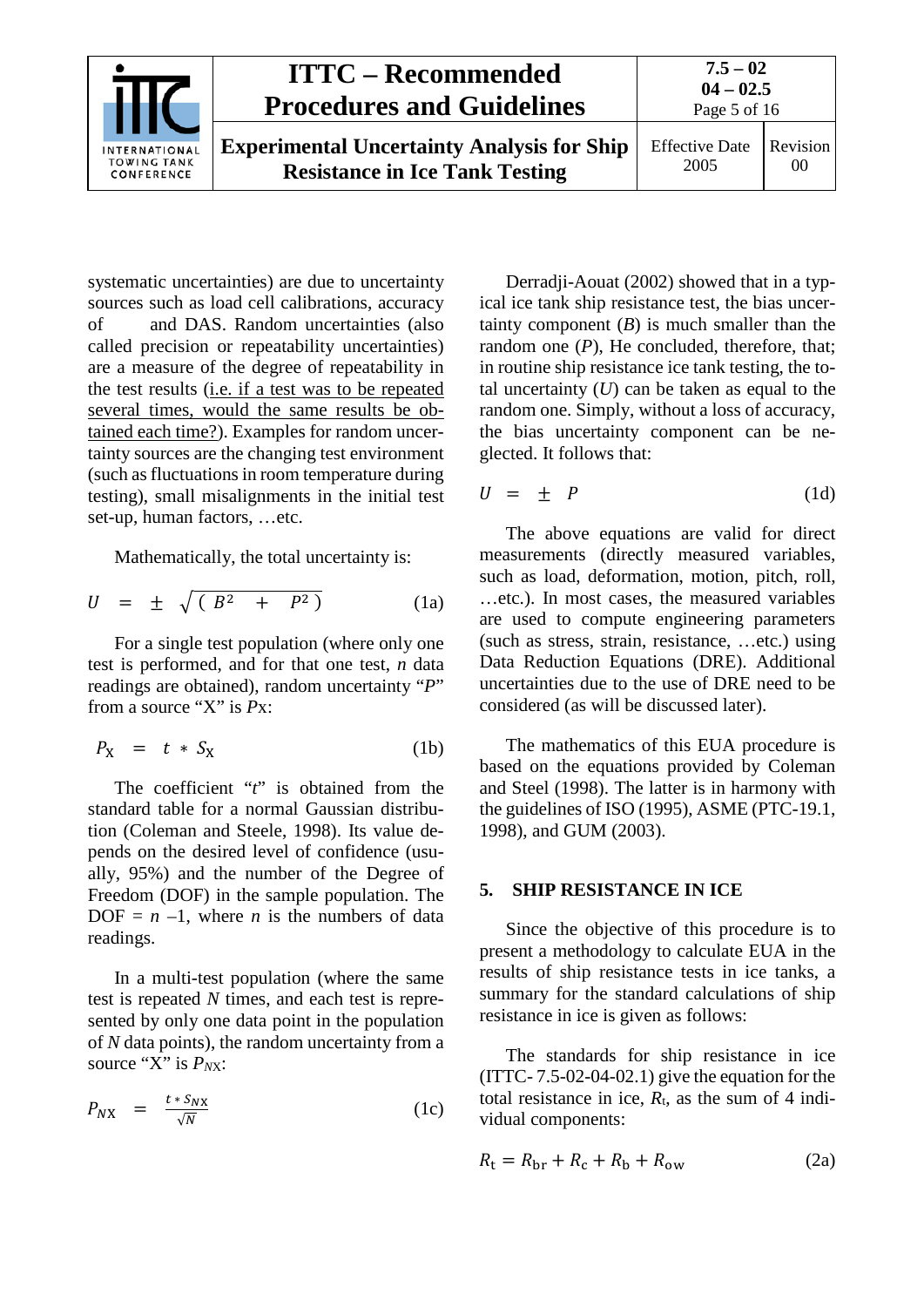

where  $R_{\rm br}$  is the resistance component due to breaking the ice,  $R_c$  is the component due to clearing the ice,  $R_b$  is the component due to buoyancy of the ice, and *R*ow is the resistance component in open water.

In order to quantify each component, the test plan should include tests in level ice, tests in presawn ice, creeping speed tests, and tests in open water (as per ITTC-4.9-03-03-04.2.1). The open water tests provide values for R<sub>ow</sub>, while the creeping speed tests give  $R_b$ . In the pre-sawn ice tests,  $R_{\rm br} = 0$ , and therefore:

$$
R_{\rm t} = R_{\rm c} + R_{\rm b} + R_{\rm ow} \tag{2b}
$$

Since *R*ow and *R*<sup>b</sup> are known (from the open water and the creeping speed tests), thus:

$$
R_{\rm c} = R_{\rm t} - R_{\rm b} - R_{\rm ow} \tag{2c}
$$

where  $R_t$ , in Eq. 2c, is the measured resistance in the pre-sawn ice test runs.

From tests in level ice, the total resistance  $R_t$  is measured, and the ice breaking component,  $R_{\text{br}}$ , is calculated as (from Eq. 2a):

<span id="page-5-0"></span>
$$
R_{\rm br} = R_{\rm t} - R_{\rm c} - R_{\rm b} - R_{\rm ow} \tag{2d}
$$

### **6. EUA – A PROCEDURE** FOR **ICE TANK TESTING**

This procedure was developed on the basis of one hypothesis and one requirement:

- Segmentation hypothesis, and
- Steady state requirement.

#### <span id="page-5-1"></span>**6.1 Segmentation Hypothesis**

To conduct the test program (indicated in Section 3), several reasons have contributed to

the decision for keeping the speed of the ship model constant throughout most of the useable length of the ice tank (76 m). The main one is the hypothesis that the time history from one long test run can be divided into segments, and each segment can be analysed as a statistically independent test. The hypothesis states that:

"The history for a measured parameter (such as tow force versus time) can be divided into 10 (or more) segments, and each segment is analyzed as a statistically independent test. Therefore, the 10 segments in one long test run are regarded as 10 individual (independent but identical) tests."

Coleman and Steel (1998) reported that, in statistical uncertainty analysis, a population of at least 10 measurements (10 data points) is needed. However, in ice tank testing, conducting the same test 10 times is very costly and very time consuming. Therefore, the principle of segmenting a time history of a measured parameter over a long test run into 10 segments, results in significant savings in costs and efforts. In this case, uncertainties are calculated from the means and standard deviations of the individual segments.

Basically, the hypothesis calls for dividing the long time history into at least 10 equal (more or less equal) segments, calculate the mean and standard deviation for each segment, and then calculate the mean of the means and the standard deviation of the means. An example for segmentation calculations is shown in Table 2.

It should be cautioned that the segmentation hypothesis is valid only if the following 3 conditions are satisfied.

Each segment should span over 1.5 to 2.5 times the length of the ship model,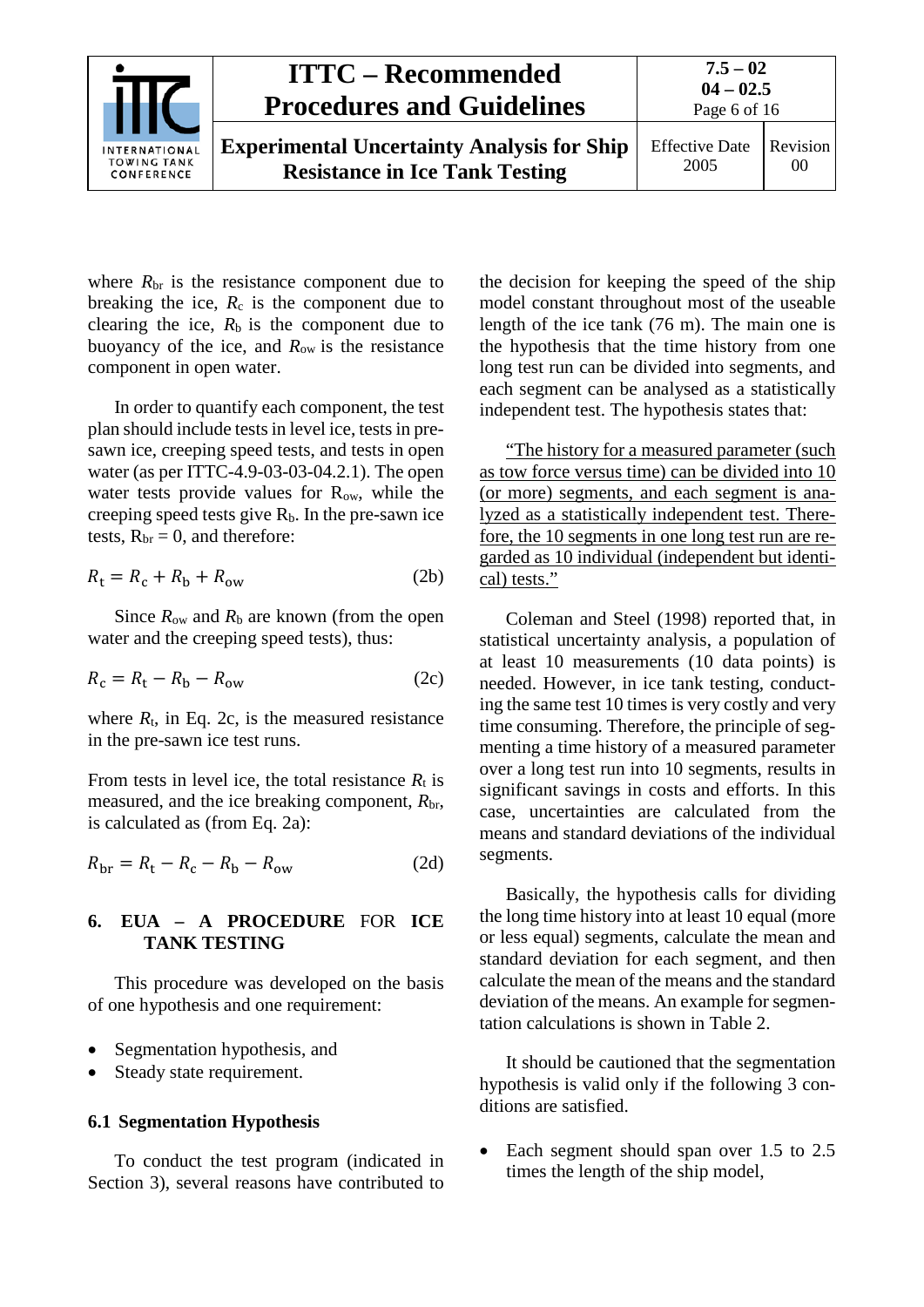

**Experimental Uncertainty Analysis for Ship Resistance in Ice Tank Testing**

- Each segment should include at least 10 events for ice breaking (10 ice load peaks),
- General trends (of a measured parameter such as tow force versus time) are repeated in each segment.

Condition # 1 is based on the fact that the ITTC procedure for resistance tests in level ice (ITTC-4.9-03-03-04.2.1) requires that a test run should span over at least 1.5 times the model length. For high model speeds  $(> 1 \text{ m/s})$ , however, the ITTC procedure requires test spans of 2.5 times the model length.

Condition  $# 2$  is based on the fact that in EUA, for an independent test, a population of at least 10 data points is needed to achieve the minimum value for the factor *t* (in Eq. 1). The gain in any further reduction in the value of *t*, by having more than 10 segments, is minimum (Derradji-Aouat, 2004a).

Condition # 3 is introduced to ensure that the overall trends in a measurement are repeated in each segment. This condition serves to provide further assurance into the main hypothesis ("…the 10 segments in one long test run are regarded as 10 individual, independent but identical, tests"). Fundamentally, if the trends are not, reasonably, repeated, then the segments could not be analyzed as "independent but identical" tests.

The time histories measured in creeping speed tests are not subjected to the segmentation hypothesis. Furthermore, it is recognized that the division of the results of a test run into segments is valid only for the steady state portion of the measured data (only the steady state portion of the measured time history is to be used for the segmentation). This is required to eliminate the effects of the initial ship penetration into the ice (transient stage) and the effects of the slowdown and full stop of the carriage during the final stages of the test run (also transient stage).

### <span id="page-6-0"></span>**6.2 Steady State Requirement**

In ice tank testing, for any given ice sheet, the ice properties are not completely (100%) uniform (same thickness) and homogeneous (same mechanical material properties) all over the ice sheet. This is attributed, mainly, to the ice growing processes and refrigeration system in the ice tank (Derradji-Aouat, 2004b).

In addition to the spatial variability of the material properties of ice, during an ice test run, the carriage speed may (or may not) be maintained at exactly the required nominal constant speed. The control system maintains the carriage speed constant. However, when ice breaks, small fluctuations in carriage speed may take place.

Because of this inherent non-uniformity of ice sheets, the non-homogeneity of ice properties and the small fluctuations in the carriage speed, steady state in the time history of a measurement may not be achieved.

Theoretically, if the time history of a measured parameter is changing, then the segments could not be analysed as "identical" tests. The steady state requirement, therefore, calls for a corrective action to account for the effects of non-uniform ice thickness, non-homogenous ice mechanical properties and small fluctuations in carriage speed on the test measurements.

To identify whether or not the time history for a measured parameter has reached its steady state, the following procedure was applied. The time histories for the measured parameters were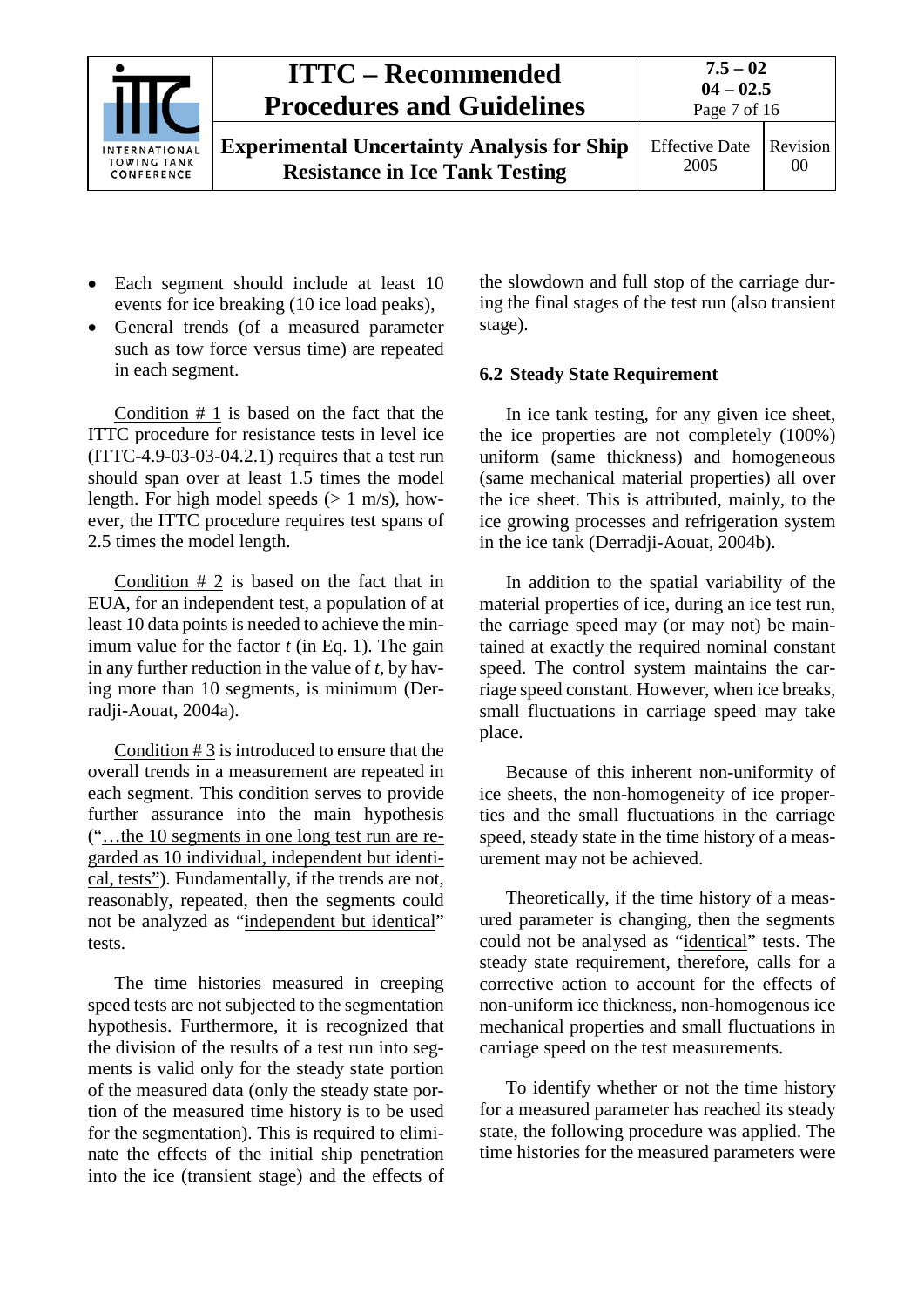

**Experimental Uncertainty Analysis for Ship Resistance in Ice Tank Testing**

plotted along with their linear trend lines (Derradji-Aouat and van Thiel, 2004). A linear trend line with a slope of about zero indicates that a steady state in a measured parameter is achieved.

The non-steady state condition may be attributed to one (or all) of the following 3 factors:

- A changing carriage speed (or small fluctuations in carriage speed) during testing,
- Non-uniform ice thickness,
- Non-uniform mechanical properties of the ice (flexural/compressive strengths, elastic modulus, density of ice, …etc.).

The contribution of each factor was investigated by Derradji Aouat and van Thiel (2004), and they concluded that the effect of changing carriage speed can be ignored (that is factor # 1). The effects of the other two factors are given as:

### <span id="page-7-0"></span>6.2.1 Non-Uniform Ice Thickness

Mean ice thickness profiles were calculated, each mean profile is the average of 3 measured ice thickness profiles. Each profile is a series of ice thickness measurements (every 2 m) along the length of the ice tank.

The linear trend lines, through the mean thickness profiles, indicate that the ice thickness varied within a range of 0.69% to 2.64%.

To correct for the effects of non-uniform ice thickness on the resistance measurements, the following rational was followed.

The ice thickness corrections are applied only to the resistance due to the ice. Therefore, the total ice resistance  $(R_{\text{Total Ice}})$  is equal to the measured resistance in the ice tests (R<sub>Measured</sub>)

minus the resistance measured in the open water tests (R<sub>Open</sub> Water).

$$
(RTotal-ice) = (RMeasured) -(ROpen-Water)
$$
 (3a)

To correct for the ice thickness, the following equation is used:

$$
(R_{\text{Total}-\text{ice}})_{\text{correct}} = (R_{\text{Total}-\text{ice}}) * \frac{h_0}{h_m} \tag{3b}
$$

where  $(R_{\text{Total Ice}})_{\text{correct}}$  is the corrected total ice resistance,  $(R_{\text{Total Ice}})$  is the measured total ice resistance (Eq. 3a),  $h_0$  is the nominal ice thickness, and hm is the measured ice thickness.

The time histories measured in the creeping speed test runs are not subjected to corrections for ice thickness variation. The length of each creeping speed test run is small (only one ship length  $\approx$  3.8 m), the variation of ice thickness over this small length can be ignored.

### <span id="page-7-1"></span>6.2.2 Non-Homogeneous Ice Properties

Mean flexural strength profiles along the length of the ice tank were given by Derradji-Aouat and van Thiel (2004). Typically, the flexural strength profiles are obtained using in-situ cantilever beam tests. The beam dimensions have the proportions of 1:2:5 (thickness,  $h_f$ . width, *w*: length, *L*). The flexural strength  $\sigma_f$  is calculated as:

$$
\sigma_{\rm f} = \frac{6PL}{w h_{\rm f}^2} \tag{4a}
$$

where P is the applied point load.

The uncertainty in the flexural strength is  $U_{\sigma f}$ :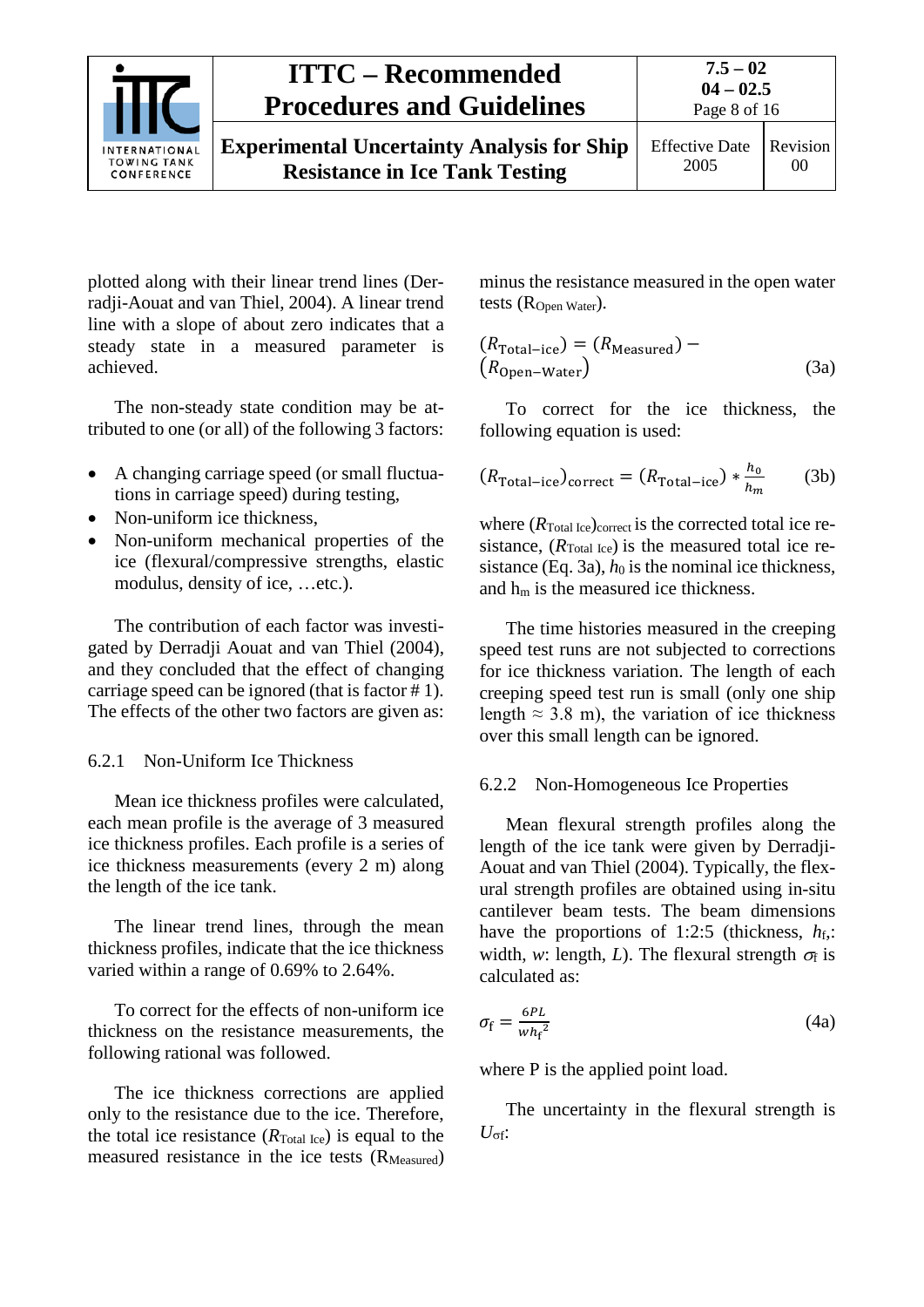

$$
U\sigma_{\rm f} = \sqrt{U_{\rm p}^2 + U_L^2 + U_W^2 + 2U_{\rm hf}^2}
$$
 (4b)

where  $U_L$ ,  $U_W$ , and  $U<sub>hf</sub>$  are the uncertainties in the measured dimensions  $(L, w \text{ and } h_f)$ .  $U_p$  is the uncertainty in the measured point load.

Derradji-Aouat (2002) reported that any data correction for ice thickness includes, implicitly, the correction for the flexural strength of the ice. This is due to the fact that ice thickness is a fundamental measurement while the flexural strength is a calculated material property (flexural strength is calculated from measurements of applied point load and dimensions of the ice cantilever beam). Since this work deals with EUA of actual "fundamental" measurements, it is recognized that if corrections were to be made for both ice thickness and flexural strength, double correction (double counting) would take place, and the final uncertainty values would be overestimated. The same argument is valid for corrections for the comprehensive strength of ice (the latter is calculated from applied axial load and measurements of actual dimensions of the ice sample).

Measured ice density profiles along the length of the ice tank were also given by Derradji-Aouat and van Thiel (2004). The density of ice,  $\rho_i$ , is given as:

$$
\rho_{\rm i} = \rho_{\rm w} - \frac{M}{V} \tag{4c}
$$

where  $\rho_w$  is the density of water. *M* is the mass of the ice sample. The volume, *V*, is calculated from the sample dimensions (length, *L*, width, *W*, and thickness, *H*): The uncertainty in the ice density is:

$$
U_{\rho_i} = \sqrt{U_H^2 + U_L^2 + U_W^2 + U_M^2}
$$
 4d)

During testing, it was noted that the variation of density along the centre line of the tank varied between 4.58% and 8.60%.

#### <span id="page-8-0"></span>**6.3 Calculation of Random Uncertainties**

In the following example, the discussion will be focused on the results given in Figure 1. Other examples were given by Derradji-Aouat et al. (2004). Figure 1a is the measured tow force time history a resistance test in level ice at model speed of 0.1 m/s. Figure 1b shows examples for the segments, in this particular test, the time history was divided into 15 segments. Table 2 shows the segments for the mean tow force history; all ice sheets in Phase I are presented. The tow force history in each test is divided into > 10 segments. Mean tow force (*F*T\_mean ) is obtained for each segment.

For each time history, the mean of the  $> 10$ means (Mean\_*F*T\_mean) and the standard deviation of the 10 means (STD\_ *F*T\_mean)) were calculated (as shown in Table 2).

Random uncertainties in the tow forces  $U(F_{\text{T\_mean}})$  are calculated in three (3) steps:

**Step # 1:** In Table 2, after the calculations of the mean of means and standard deviation of means, the Chauvenet's criterion is applied to identify outliers (outliers are discarded data points). The Chauvenet number for mean tow forces is  $(Chauv \#)_{Mean}:$ 

$$
(Chauv\#)_{Mean} = \left| \frac{F_{T\_mean} - ( \text{ Mean\_F}_{T\_mean})}{( \text{ SD\_F}_{T\_mean})} \right|
$$
\n(5a)

For 10 to 15 segments, the Chauv # should not exceed 1.96 to 2.13. In Table 2, data points with Chauv # greater than 1.96 were disre-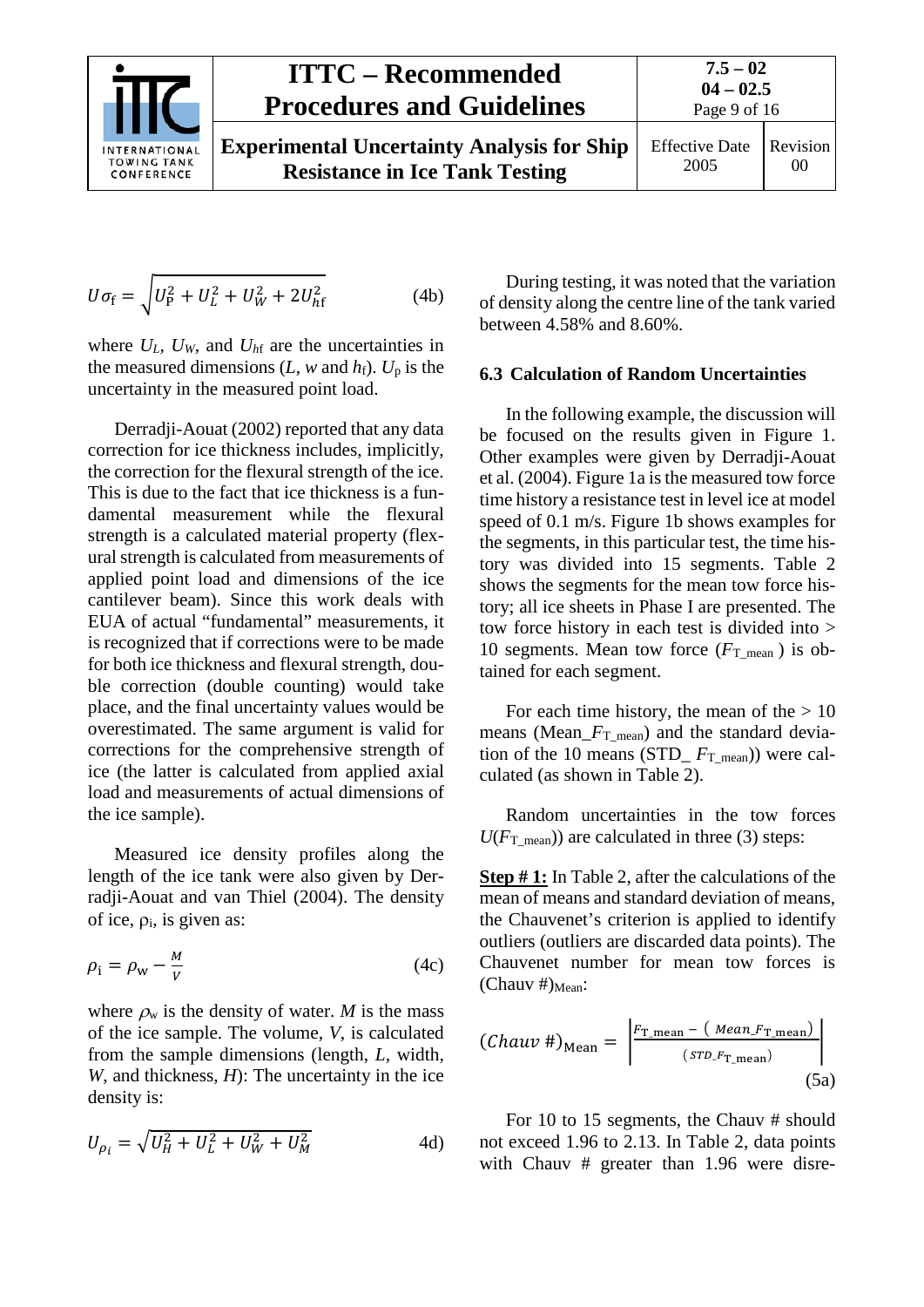

garded. A new mean of means and a new standard deviation of means are calculated from the remaining data points (Table 2).

**Step # 2:** After calculating the new mean of the means and the new standard deviation of the means (from the remaining segments), random uncertainty in the mean tow force is:

$$
\left(U(F_{\text{T\_mean}})\right) = \frac{t*(STD\_F_{\text{T\_mean}})}{\sqrt{N}}\tag{5b}
$$

where  $t \approx 2$ , and *N* is the number of the remaining data points (valid segments).

**Step # 3:** Random uncertainties are expressed in terms of uncertainty percentage (*U*<sub>P</sub>):

$$
(U_{\rm P}(F_{\rm T\_mean})) = \frac{U(F_{\rm T\_mean})}{Mean\_F_{\rm T\_mean}} * 100
$$
 (5c)

It is important to note that the above procedure (segmentation of the measured time history, checks for the steady state requirement, correction for ice thickness, the use of the three calculation steps) is valid for calculating random uncertainties in all other measured ship motion parameters (such as pitch, heave, yaw and sway).

### <span id="page-9-0"></span>6.3.1 Effects of Data Reduction Equations

Equation 3b was proposed to correct for the effects of ice thickness variations on the values of random uncertainties in resistance. It should be recognized that the corrected resistance curves are not direct laboratory measurements, but they are calculated from the analytical Eq. 3b. The process of using analytical equations to correct measured parameters is called: "Application of Data Reduction Equations, DRE".

In EUA, there are additional random uncertainties involved in using DRE. The uncertainty involved in using Eq. 3b is:

$$
\left(\frac{U_R}{R}\right) = \left(\left(\frac{U_{R_0}}{R_0}\right)^2 + \left(\frac{U_h}{h_0}\right)^2\right)^{\frac{1}{2}}\tag{6}
$$

In the above equation,  $(U_R/R)$  is the total uncertainty in resistance. Both  $(U_{R0}/R_0)$  and  $(U<sub>h</sub>/h<sub>0</sub>)$  are the relative uncertainty in the measured ice resistance and the relative uncertainty in the measured ice thickness, respectively. In Eq. 5, the value of  $(U_h/h_0)$  is an additional relative uncertainty that is induced to account for the use of the DRE.

#### <span id="page-9-2"></span><span id="page-9-1"></span>**6.4 Calculation of Bias Uncertainties**

#### 6.4.1 Sources for Bias Uncertainties

Bias uncertainties are attributed to the DAS and the instrumentation used for measurements (such as load cells, yoyo potentiometers and RVTD's). Table 3 is an example for how bias uncertainties are calculated. The first column of Table 3 is a list of the major bias uncertainty sources involved. Essentially, the list was developed by the DAS system specialists, electronics and instrumentation technologists. The experience and skills of these professionals play a significant and critical role in identifying major sources for uncertainties. Typically, calculations of bias uncertainties are based on the instrument data sheets, load cell calibration curves and DAS manufacturer design and gain specifications (details are given by Derradji-Aouat (2002).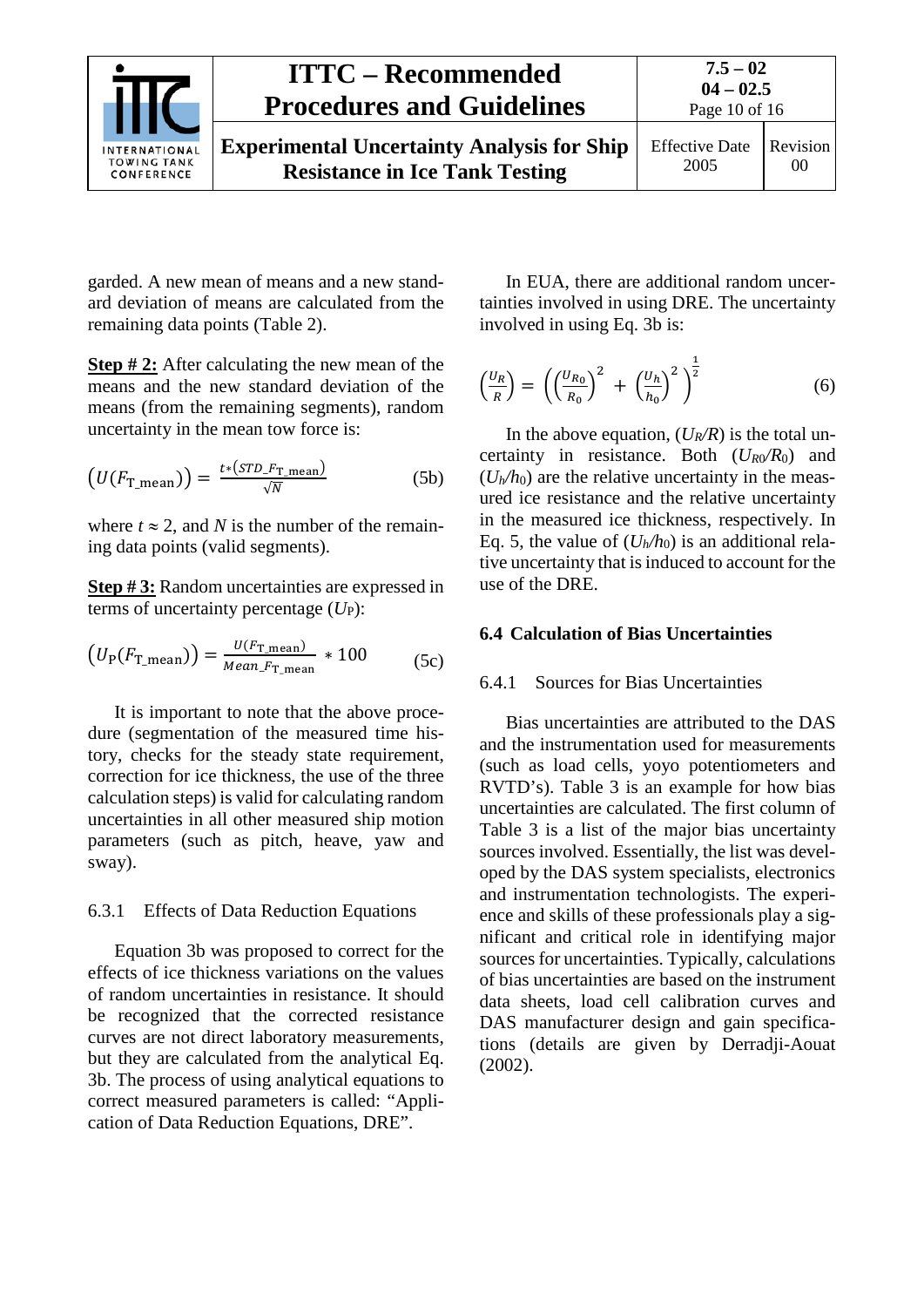

**Experimental Uncertainty Analysis for Ship Resistance in Ice Tank Testing**

### <span id="page-10-0"></span>6.4.2 Determination of Bias Uncertainties in Ice Tank Testing

As shown in Table 3, the DAS on board of the ice tank carriage comprises three main subcomponents: The amplifier, the multiplier and the Daq-board. The instrumentation used for measurements included a load cell (to measure tow force), a yoyo potentiometers (to measure heave) and two RVDT's to measure pitch and roll of the model. The carriage speed was measured automatically via a dedicated channel in the carriage control system.

The results (in Table 3) show that the sum of all bias uncertainties for any given instrument is below 0.4%.

## <span id="page-10-1"></span>**6.5 Calculation of Total Uncertainties**

In ice tank experiments, bias uncertainties are much smaller than the random once. Subsequently, it is recommended that; in ice tank testing and without a loss of accuracy of the uncertainty analysis, the total uncertainty can be taken as equal to the random one (Eq. 1d). Simply, the bias uncertainty component can be neglected (Derradji-Aouat et al., 2004).

## <span id="page-10-2"></span>**7. SUMMARY OF PROCEDURE**

To compute the uncertainties in the results of a ship resistance in ice test program, the following procedure should be followed:

- Perform one test for ship resistance in ice. The test run should be long enough so that it can be divided into 10 segments (satisfying the 3 conditions given in section 6.1).
- Check the measured resistance time history for the steady state requirement (satisfying the requirement in section 6.2).
- Apply the segmentation (at least 10 segments should be obtained, as shown in Figure 1 and Table 1).
- Correct the resistance for the variation of ice thickness (using Eq. 3b).
- Use the three steps to calculate random uncertainties (using Eqs. 5a, 5b and 5c).
- Estimate bias uncertainties using calibration data and components data sheets, as shown in Table 3.
- Calculate total uncertainties using Eq. 1a (or 1b if bias uncertainties are neglected).
- Correct for the application of any DRE (using Eq. 6).

## <span id="page-10-4"></span><span id="page-10-3"></span>**8. VALIDATION**

## **8.1 Test Results and Comparisons**

In the three phases of testing, uncertainty values varied between 3% and 10% (Derradji-Aouat et al., 2004).

The 23rd ITTC Specialist Committee on Ice presented an example for how to estimate random uncertainties in ice testing. In that example, the committee used the results of tests for ship resistance conducted by Kitagawa et. al, (1991 and 1993) in the Japanese NMRI ice tank. Comparisons between the calculations presented by the 23rd ITTC and those reported in the present test program resulted in the following conclusions:

Although the calculations of uncertainties were performed using the results of two different test programs, conducted at two different ice tanks in two different countries (Canada and Japan) and about 10 to 12 years apart, the final calculations converged to about the same range of uncertainties (3% to 10%).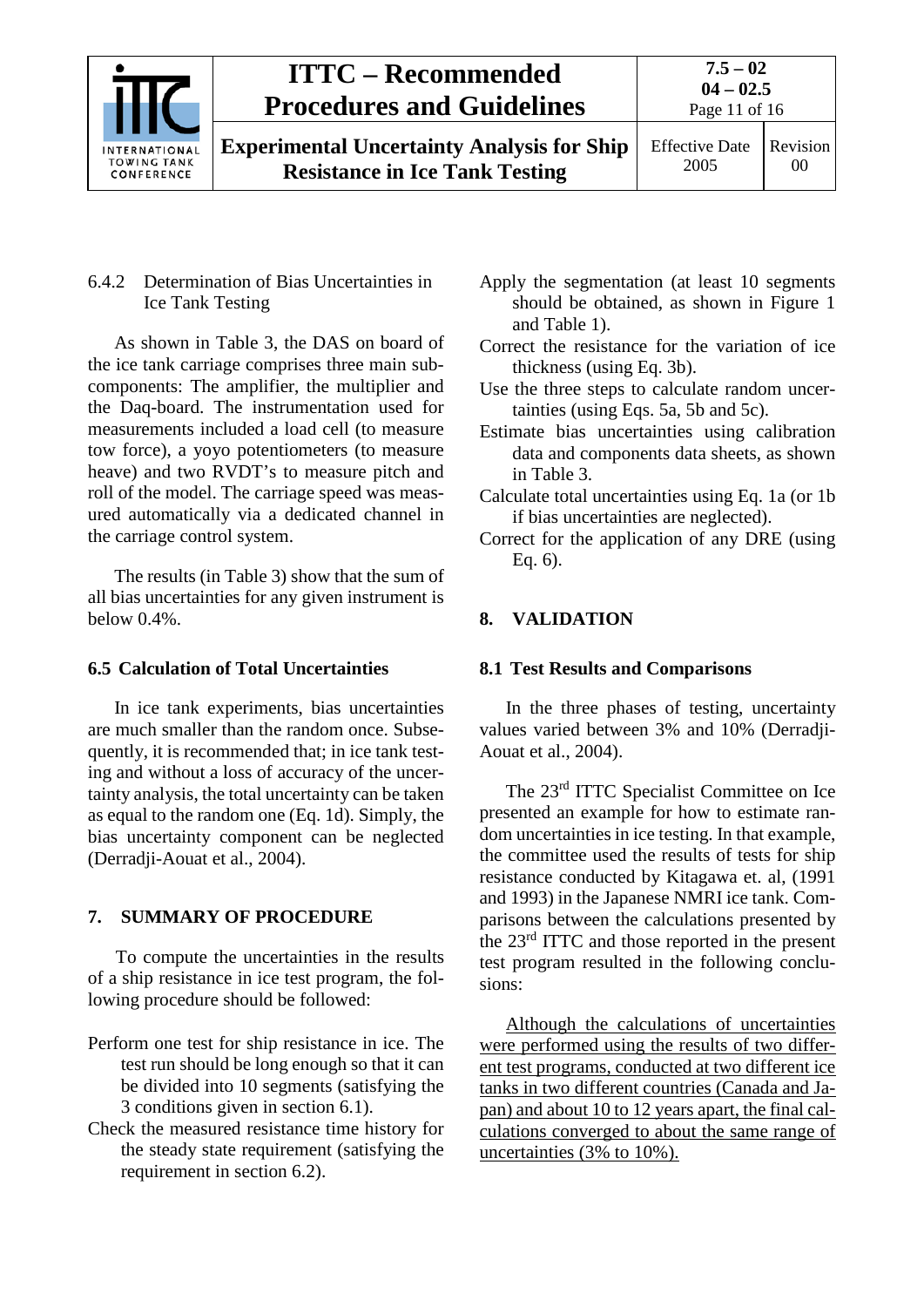|                                                   | <b>ITTC – Recommended</b><br><b>Procedures and Guidelines</b>                              | $7.5 - 02$<br>$04 - 02.5$<br>Page 12 of 16 |                |  |
|---------------------------------------------------|--------------------------------------------------------------------------------------------|--------------------------------------------|----------------|--|
| INTERNATIONAL<br><b>TOWING TANK</b><br>CONFERENCE | <b>Experimental Uncertainty Analysis for Ship</b><br><b>Resistance in Ice Tank Testing</b> | <b>Effective Date</b><br>2005              | Revision<br>00 |  |

The range of uncertainty (3% to 10%) is not far from the range (10% to 12%) reported by Newberry (1992), using a different ship model (R class icebreaker), 12 years ago, at the IMD ice tank.

It should be recognized that more EUA comparisons using data from various ice tanks (various model ice types and test conditions) are very much needed to accurately estimate and compare uncertainties involved in various tanks. At this point in time, the limited number of EUA publications, in the literature of ice tank testing, inhibited the work towards a larger and more comprehensive comparison study in uncertainties among tanks worldwide (only qualitative comparisons are possible).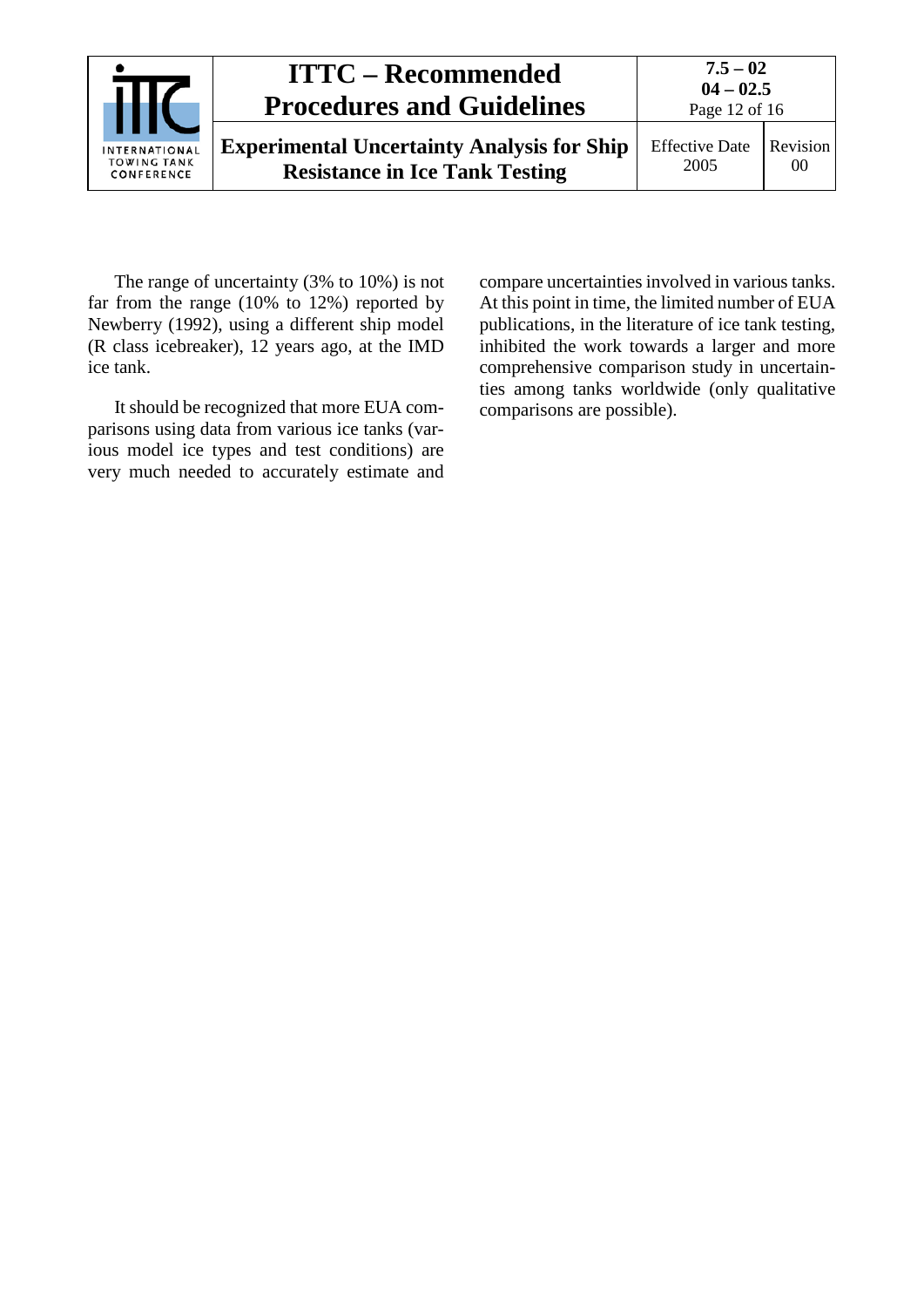|                                                   | <b>ITTC – Recommended</b><br><b>Procedures and Guidelines</b>                              | $7.5 - 02$<br>$04 - 02.5$<br>Page 13 of 16 |                |  |
|---------------------------------------------------|--------------------------------------------------------------------------------------------|--------------------------------------------|----------------|--|
| INTERNATIONAL<br><b>TOWING TANK</b><br>CONFERENCE | <b>Experimental Uncertainty Analysis for Ship</b><br><b>Resistance in Ice Tank Testing</b> | <b>Effective Date</b><br>2005              | Revision<br>00 |  |



Figure 1a: An example for typical test measurement - Tow force versus time (Constant speed,  $v = 0.1$  m/s, level ice, ice thickness = 40 mm, length of run = 65 m).



Figure 1b: Division of measured test results (in Fig. 1a) into segments (Four segments are shown as examples)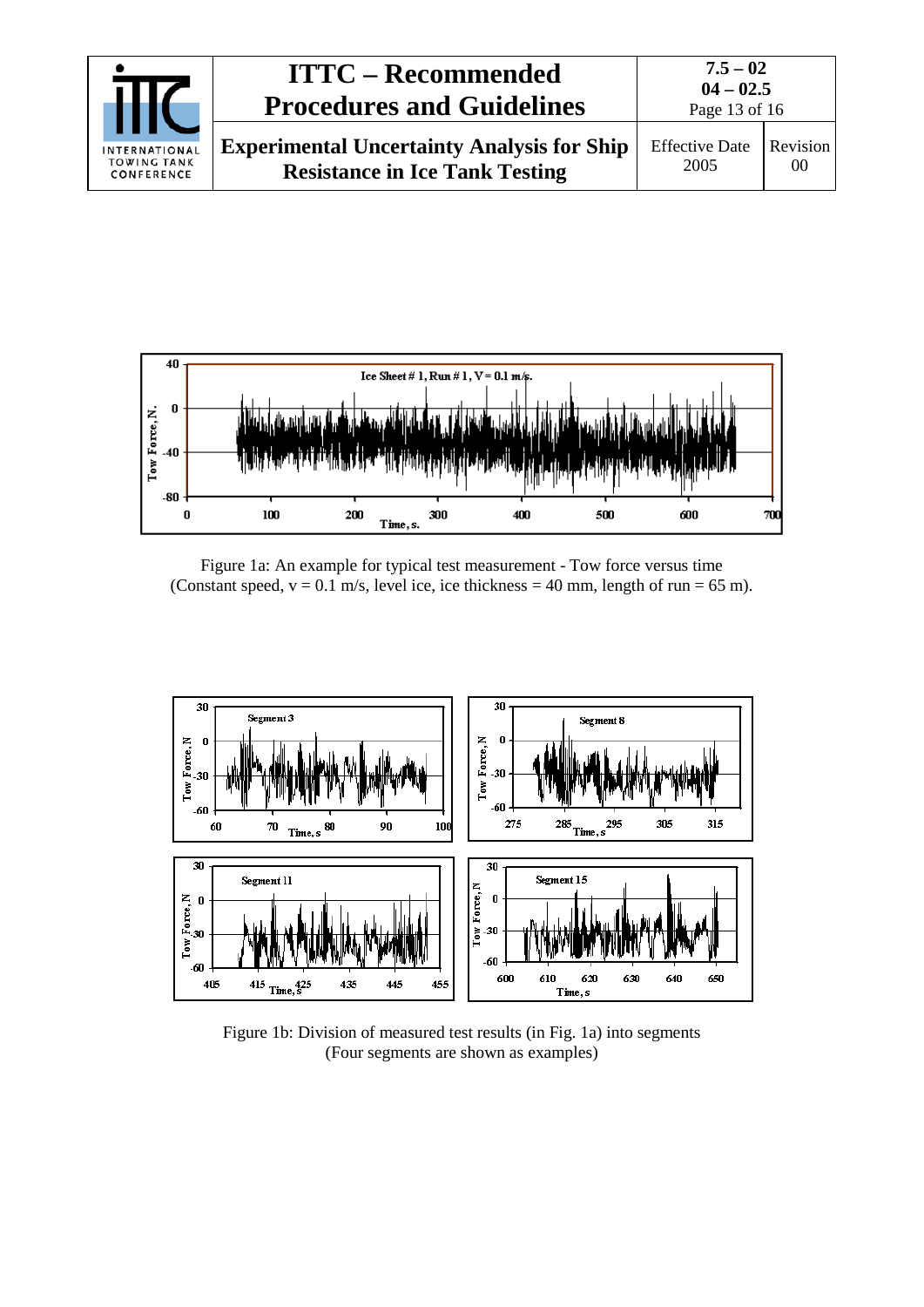

| Mean Tow Force, Continuous Ice Sheet - RUN # 1 |        |                      |                |              |              |          |          |                         |       |
|------------------------------------------------|--------|----------------------|----------------|--------------|--------------|----------|----------|-------------------------|-------|
| Ice Sheet# Segment#                            |        | TF-mean              | Mean           | STD_mean     | (Chauv#)     | New Mean | New      | Uncertainty Uncertainty |       |
|                                                |        | (N)                  | (TF_mean)      | (N)          |              | TF_mean  | STD_mean | Value (N)               | ℁     |
| 1                                              | 3      | $-30.45$             | 34.67          | 0.88         | 1.54         |          |          | 0.49                    | 1.41% |
|                                                | 4      | $-30.49$             | 34.67          | 0.88         | 1.28         |          |          |                         |       |
|                                                | 5      | $-29.88$             | 34.67          | 0.88         | 1.03         |          |          |                         |       |
|                                                | 6      | $-30.63$             | 34.67          | 0.88         | 0.77         |          |          |                         |       |
|                                                | 7      | $-31.69$             | 34.67          | 0.88         | 0.51         |          |          |                         |       |
|                                                | 8      | $-34.03$             | 34.67          | 0.88         | 0.26         |          |          |                         |       |
|                                                | 9      | $-32.91$             | 34.67          | 0.88         | 0.00         |          |          |                         |       |
|                                                | 10     | $-35.80$             | 34.67          | 0.88         | 0.26         |          |          |                         |       |
|                                                | 11     | $-40.16$             | 34.67          | 0.88         | 0.51         |          |          |                         |       |
|                                                | 12     | $-38.19$             | 34.67          | 0.88         | 0.77         |          |          |                         |       |
|                                                | 13     | $-38.23$             | 34.67          | 0.88         | 1.03         |          |          |                         |       |
|                                                | 14     | $-40.24$             | 34.67          | 0.88         | 1.28         |          |          |                         |       |
|                                                | 15     | $-36.26$             | 34.67          | 0.88         | 1.54         |          |          |                         |       |
| 2                                              | 3      | $-42.80$             | 36.57          | 0.27         | 1.55         |          |          | 0.14                    | 0.39% |
|                                                | 4      | $-44.29$             | 36.57          | 0.27         | 1.31         |          |          |                         |       |
|                                                | 5      | $-42.40$             | 36.57          | 0.27         | 1.08         |          |          |                         |       |
|                                                | 6      | $-45.13$             | 36.57          | 0.27         | 0.84         |          |          |                         |       |
|                                                | 7      | $-44.51$             | 36.57          | 0.27         | 0.60         |          |          |                         |       |
|                                                | 8      | $-43.25$             | 36.57          | 0.27         | 0.36         |          |          |                         |       |
|                                                | g      | $-44.30$             | 36.57          | 0.27         | 0.12         |          |          |                         |       |
|                                                | 10     | $-45.43$             | 36.57          | 0.27         | 0.12         |          |          |                         |       |
|                                                | 11     | $-47.42$             | 36.57          | 0.27         | 0.36         |          |          |                         |       |
|                                                | 12     | $-46.87$             | 36.57          | 0.27         | 0.60         |          |          |                         |       |
|                                                | 13     | $-47.57$             | 36.57          | 0.27         | 0.84         |          |          |                         |       |
|                                                | 14     | $-47.82$             | 36.57          | 0.27         | 1.08         |          |          |                         |       |
|                                                | 15     | $-51.21$             | 36.57          | 0.27         | 1.31         |          |          |                         |       |
| 3                                              | 16     | $-50.96$             | 36.57          | 0.27         | 1.55         |          |          | 0.27                    | 0.56% |
|                                                | 3<br>4 | $-54.79$             | 48.74          | 0.47         | 1.53         |          |          |                         |       |
|                                                | 5      | $-56.09$<br>$-53.44$ | 48.74<br>48.74 | 0.47<br>0.47 | 1.25<br>0.97 |          |          |                         |       |
|                                                | 6      | $-53.90$             | 48.74          | 0.47         | 0.69         |          |          |                         |       |
|                                                | 7      | $-55.66$             | 48.74          | 0.47         | 0.42         |          |          |                         |       |
|                                                | 8      | $-49.25$             | 48.74          | 0.47         | 0.14         |          |          |                         |       |
|                                                | 9      | $-56.16$             | 48.74          | 0.47         | 0.14         |          |          |                         |       |
|                                                | 10     | $-54.26$             | 48.74          | 0.47         | 0.42         |          |          |                         |       |
|                                                | 11     | $-62.24$             | 48.74          | 0.47         | 0.69         |          |          |                         |       |
|                                                | 12     | $-60.64$             | 48.74          | 0.47         | 0.97         |          |          |                         |       |
|                                                | 13     | $-60.51$             | 48.74          | 0.47         | 1.25         |          |          |                         |       |
|                                                | 14     | $-60.96$             | 48.74          | 0.47         | 1.53         |          |          |                         |       |
| 4                                              | 3      | $-60.84$             | 61.77          | 0.89         | 1.51         |          |          | 0.54                    | 0.87% |
|                                                | 4      | $-60.17$             | 61.77          | 0.89         | 1.21         |          |          |                         |       |
|                                                | 5      | $-62.57$             | 61.77          | 0.89         | 0.90         |          |          |                         |       |
|                                                | 6      | $-61.22$             | 61.77          | 0.89         | 0.60         |          |          |                         |       |
|                                                | 7      | $-60.53$             | 61.77          | 0.89         | 0.30         |          |          |                         |       |
|                                                | 8      | $-62.17$             | 61.77          | 0.89         | 0.00         |          |          |                         |       |
|                                                | g      | $-65.25$             | 61.77          | 0.89         | 0.30         |          |          |                         |       |
|                                                | 10     | $-67.83$             | 61.77          | 0.89         | 0.60         |          |          |                         |       |
|                                                | 11     | $-66.28$             | 61.77          | 0.89         | 0.90         |          |          |                         |       |
|                                                | 12     | $-67.63$             | 61.77          | 0.89         | 1.21         |          |          |                         |       |
|                                                | 13     | $-69.09$             | 61.77          | 0.89         | 1.51         |          |          |                         |       |

Table 2: Examples for calculations for random uncertainties in mean tow force

Note: Calculations for all other test runs were given by Derradji-Aouat (2004b). Note that the segment # starts always as # 3. During testing and data acquisition, segment # 1 was designated for the raw data and segment # 2 was designated for the tarred data.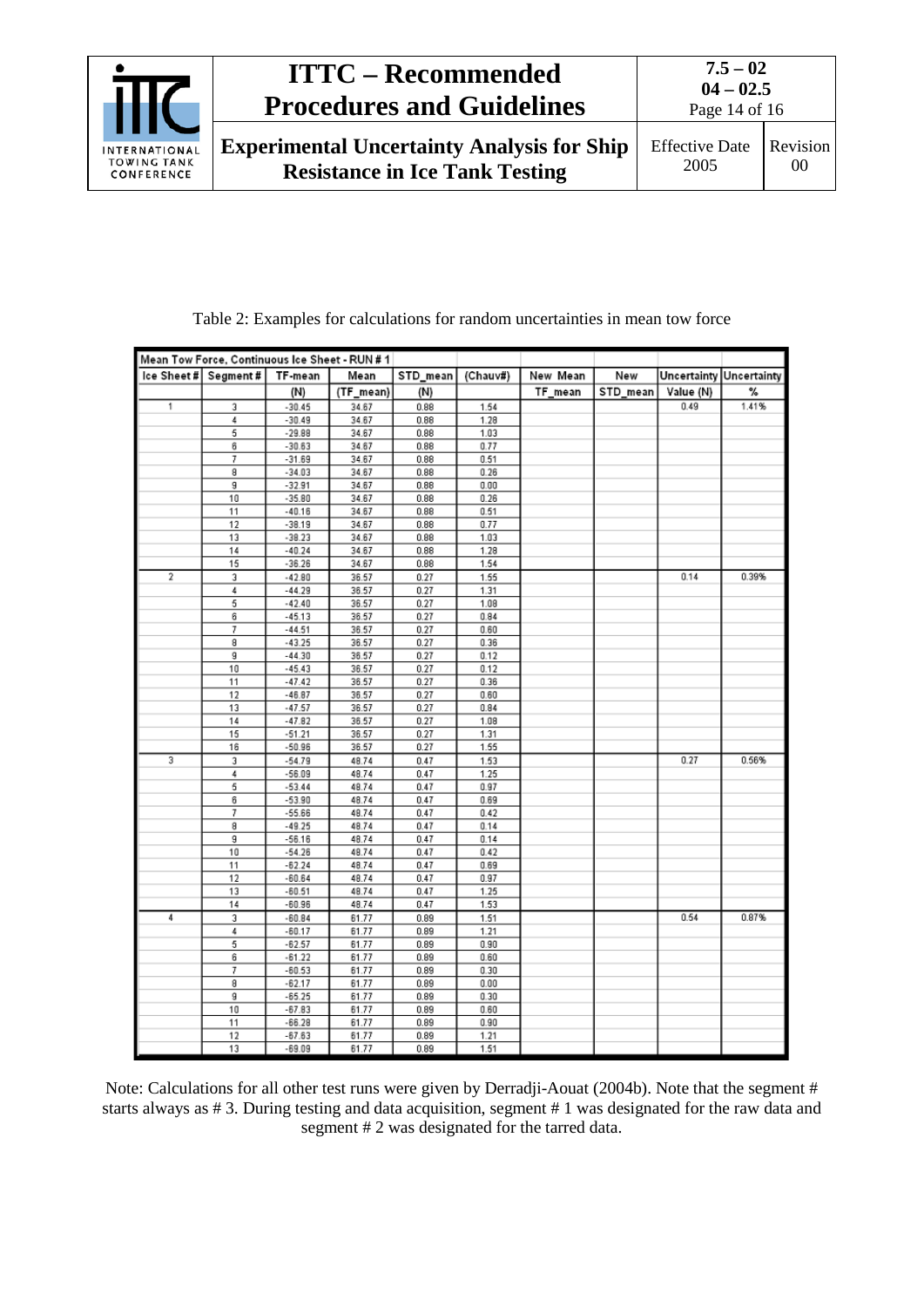

Page 15 of 16

**Experimental Uncertainty Analysis for Ship Resistance in Ice Tank Testing**

| Transducer Type                                               | Load Cell     | YoYo Pot    | <b>RVDT</b>     | <b>RVDT</b>    | Carriage    |
|---------------------------------------------------------------|---------------|-------------|-----------------|----------------|-------------|
| Param eter                                                    | Tow Force (N) | Sinkage (m) | Pitch (degrees) | Roll (degrees) | Speed (m/s) |
| <b>DAS</b> Channel                                            | CH 8          | CH 21       | CH 27           | CH 28          | CH. 33      |
| Transducer                                                    | $%$ F.S.      | $96$ F.S.   | $%$ F.S.        | $%$ F.S.       | $96$ F.S.   |
| Non Linearity                                                 | 0.0200        |             | 0.1870          | 0.1930         |             |
| Hysterisis                                                    | 0.0200        |             |                 |                |             |
| Non Repeatability                                             | 0.0100        |             | 0.0200          | 0.0200         |             |
| Zero Offset Drift                                             | 0.0216        | 0.0432      |                 |                |             |
| Span Temp. Coefficient                                        |               | 0.0432      | 0.2160          | 0.2160         |             |
| Accuracy                                                      |               | 0.1500      |                 |                |             |
| DAS - NEFF<br>Amplifier                                       | % F.S.        | % F.S.      | % F.S.          | % F.S.         | % F.S.      |
| <b>Gain Stability</b>                                         | 0.0350        | 0.0350      | 0.0350          | 0.0350         | 0.0350      |
| Non Linearity                                                 | 0.0200        | 0.0200      | 0.0200          | 0.0200         | 0.0200      |
| Zero Stability                                                | 0.0160        | 0.0030      | 0.0030          | 0.0030         | 0.0030      |
| Zero Drift                                                    | 0.0220        | 0.0130      | 0.0130          | 0.0130         | 0.0130      |
| Common-Mode Rejection                                         | 0.0500        |             |                 |                |             |
| DAS-Iotech DBK12<br>Multiplexer                               | % F.S.        | % F.S.      | % F.S.          | % F.S.         | % F.S.      |
| <b>Gain Accuracy</b>                                          | 0.2500        | 0.2500      | 0.2500          | 0.2500         | 0.2500      |
| Non Linearity                                                 | 0.0150        | 0.0150      | 0.0150          | 0.0150         | 0.0150      |
| <b>Offset Drift</b>                                           | 0.0250        | 0.0250      | 0.0250          | 0.0250         | 0.0250      |
| Common-Mode Voltage                                           | 0.0020        | 0.0020      | 0.0020          | 0.0020         | 0.0020      |
| DAS Iotech Daqboard<br>7200                                   | % F.S.        | % F.S.      | % F.S.          | % F.S.         | % F.S.      |
| A/D Linearity                                                 | 0.0031        | 0.0031      | 0.0031          | 0.0031         | 0.0031      |
| A/D Zero Drift                                                | 0.0050        | 0.0050      | 0.0050          | 0.0050         | 0.0050      |
| A/D Gain Drift                                                | 0.0150        | 0.0150      | 0.0150          | 0.0150         | 0.0150      |
| Analog i/p Resolution                                         | 0.0015        | 0.0015      | 0.0015          | 0.0015         | 0.0015      |
| Analog i/p Accuracy                                           | 0.0250        | 0.0250      | 0.0250          | 0.0250         | 0.0250      |
| Analog i/p Gain Temp.<br>Coefficient                          | 0.0015        | 0.0015      | 0.0015          | 0.0015         | 0.0015      |
| Analog i/p Offset Temp.<br>Coefficient<br>TOTAL BIAS (SYSTEM) | 0.0012        | 0.0012      | 0.0012          | 0.0012         | 0.0012      |
|                                                               | % F.S.        | % F.S.      | $%$ F.S.        | % F.S.         | % F.S.      |
| UNCERTAINTY <sup>9</sup> %<br>Fs = Full Scale                 | 0.2655        | 0.3038      | 0.3848          | 0.3878         | 0.2570      |

### Table 3: Ice tank bias uncertainty calculations

Note: Total bias uncertainty values are the same for all test runs since the same DAS and same transducers are in all test runs (an all test types: in ice or in open water).